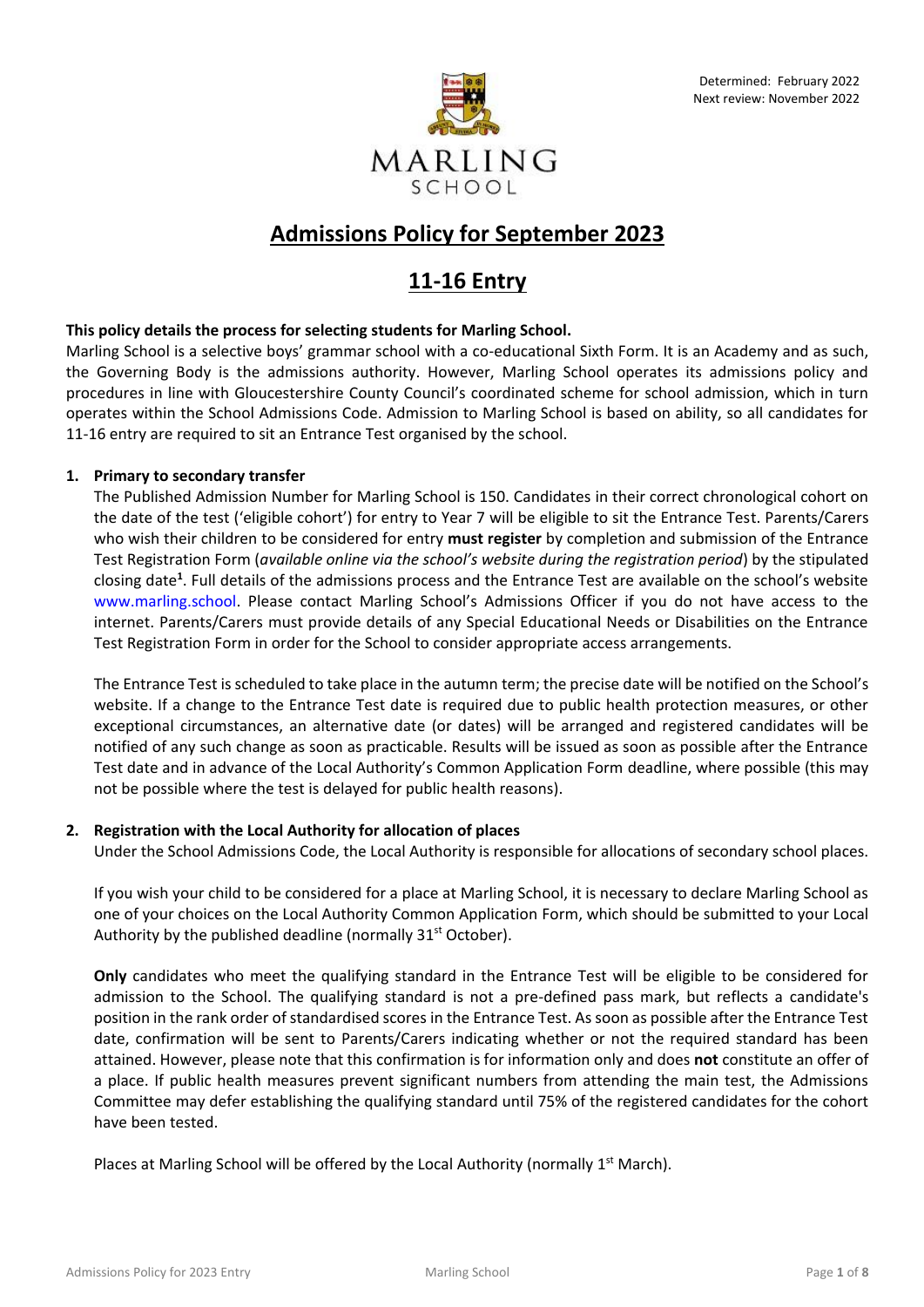Applicants with an education, health and care plan (EHCP) which names Marling School and **who have met the qualifying standard** will be admitted, and the admission number will be reduced accordingly.

Where applications from candidates **who have met the qualifying standard** exceed the number of places available, the following criteria will be applied, in the order set out below, to decide which candidates to admit:

- a. Any 'looked after child'**<sup>2</sup>** or child who was previously looked after but immediately after being looked after became subject to an adoption, child arrangements, or special guardianship order including those who appear to the admission authority to have been in state care outside of England and ceased to be in state care as a result of being adopted **who have met the qualifying standard.**
- b. Any candidate attracting Pupil Premium funding**<sup>3</sup>** (those who have been registered for free school meals at any point in the six years prior to the test day) **who have met the qualifying standard**.
- c. Other **candidates who have met the qualifying standard** in test rank order.

Where there are a number of equally ranked candidates, the following criteria (in order) will be used to determine the rank order:

- I. Candidates who attended a primary school within the Cotswold Beacon Academy Trust (of which Marling School is a member) at the time of registering for the Entrance Test until at least the December break of Year 6 (*details of member schools can be found on the Cotswold Beacon Academy Trust website: <http://www.cbat.academy/cbat-schools/ourschools>*).
- II. Candidates with the strongest geographical claim, measured in a straight line from the Ordnance Survey address point of the candidate's main residence**<sup>4</sup>** (including flats) to the Ordnance Survey address point of the School, using the Gloucestershire County Council's measuring system, with those living closer to the School receiving the higher priority.

In the event of a tie between two or more candidates when applying these criteria, a process of random allocation will be followed by the Governing Body, which will be supervised by someone independent of the School.

A waiting list of qualified candidates will be held until December 31<sup>st</sup> of Year 7 (Section 11.1).

### **3. Out of county applications**

Applications will be accepted for candidates who live outside Gloucestershire.

### **4. Out of cohort applications**

All candidates not in the eligible cohort will have their case referred to the Admissions Committee of the Governing Body. The Admissions Committee will require evidence as to why the candidate is out of cohort. Parents/Carers of out of cohort applicants must obtain written consent from each grammar school before registration starts or as soon as possible for in year applications.

### **4.1 Underage candidates**

The following must apply if a candidate is underage:

- Their date of birth would normally place them a maximum of one year below the eligible cohort.
- There is a letter of support from the primary school and it is confirmed that the candidate is studying the correct curriculum for the eligible cohort.

Candidates can only sit the entrance exam for Year 7 once. If a place is offered it must be taken up for the next academic year. The place cannot be deferred. Applications will be considered by the Admissions Committee of the Governing Body.

### **4.2 Overage candidates**

Please note that in normal circumstances Marling School does not accept candidates into a year group for which they are overage. However, special consideration may be given where summer born children (born 1st April to 31<sup>st</sup> August) have been overage from the start of schooling i.e. being admitted to Reception following their 5th Birthday, rather than Year 1. All applications will be considered by the Admissions Committee of the Governing Body.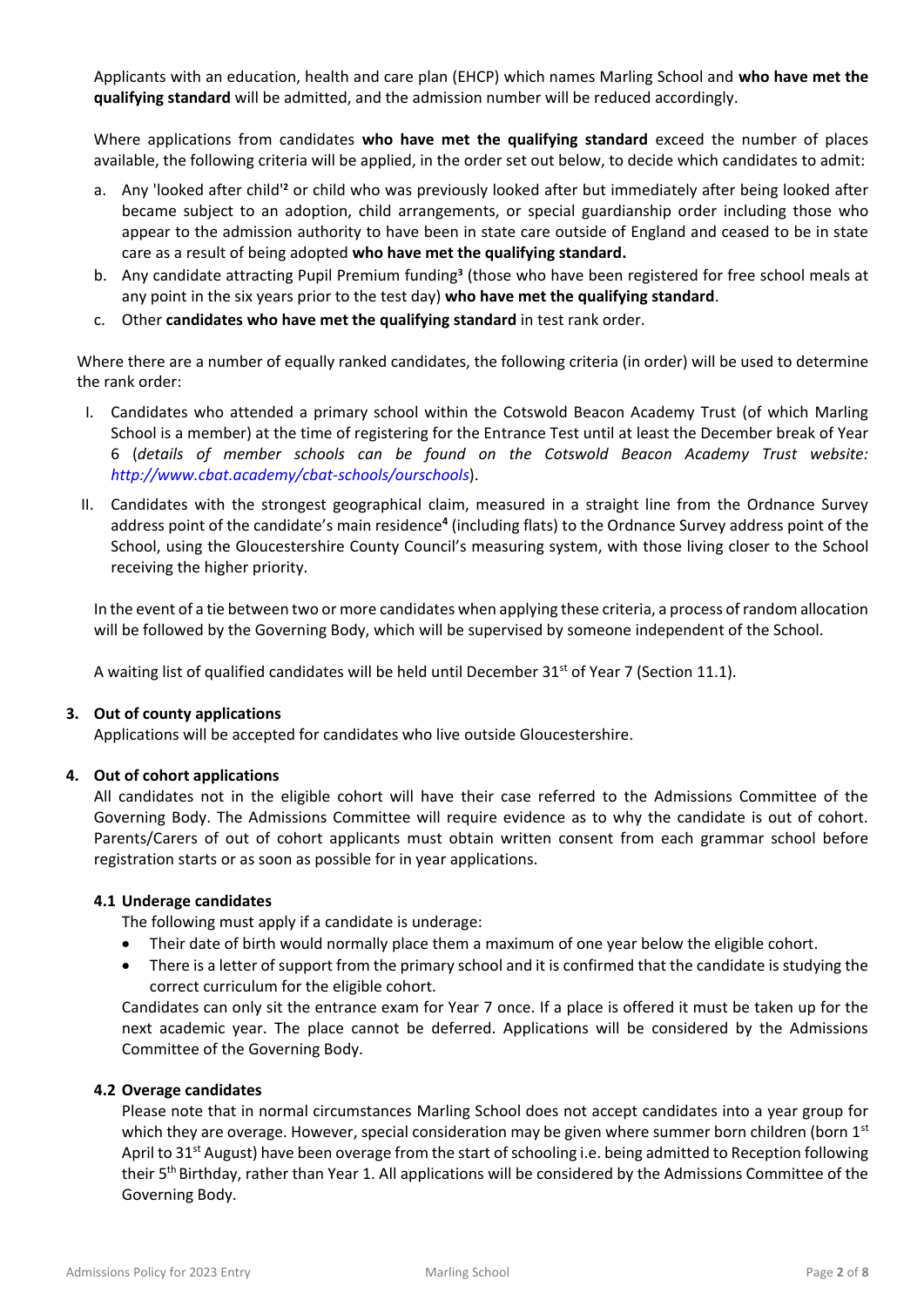Any decision in respect of out of cohort applicants will be based on the circumstances of each case and in the best interests of the applicant. In accordance with the School Admissions Code the views of the Headteacher of Marling School will be taken into account.

## **5. Late Tests**

- 5.1 If, due to illness, public health quarantine restrictions or other exceptional circumstances (such as religious observance, accident or sudden bereavement) a child **who is registered** cannot sit the Entrance Test, the School will organise a replacement test date, typically 10 days after the original test date. Parents/Carers must contact Marling School's Admissions Officer in advance of the test day and certainly before the test commences if their child cannot sit the Entrance Test. The School may require documentary evidence of the exceptional circumstances and may decline to permit a child to take a late test in the absence of such evidence.
- 5.2 If Gloucestershire County Council (GCC) receive any applications for Marling School from candidates who did not sit the Entrance Test in autumn, the School will organise an opportunity to sit a late test (only candidates applying directly to their Local Authority by their deadline will be permitted to take this test). Any qualifying candidates from this late test will not be included in the initial cohort for GCC allocations on 1 March and must follow Gloucestershire County Council's procedures to request to be added to the waiting list. The priority order of the waiting list is listed in Section 11.3.

## **6. Secondary transfer**

Any application for school places made outside the normal primary to secondary year of entry to the School must be made directly to Marling School's Admissions Officer. The School will notify the applicant's parent, within 15 school days of receipt of the application, of either the date of the assessment of academic ability or the reason for refusal of an assessment and/or offer of a place with information about the right of appeal (Section 9). If an assessment is not offered, the candidate can request to have their name added to the Indicated Interest Register to be notified if there is a change of circumstances (Section 11.2).

Candidates for secondary transfers will be assessed on academic ability at Marling School. Where, on balance, the candidate matches the standard of the cohort, a place will be considered by the Admissions Committee of the Governing Body<sup>5</sup>. If the number of qualifying in-year candidates for a particular year group exceeds the number of places available, offers will be made in order of priority as set out in Section 11.3. Candidates will be notified within three weeks of the assessment of academic ability whether or not they have been allocated a place, and provided information about the right of appeal if appropriate (Section 9). If a place has been offered, transfer should be completed within six weeks.

### **7. 2nd applications**

Candidates who sit a test at any stage for Marling School but do not obtain a place will be permitted to sit a test **once** more for a subsequent academic year. If at the point of application there are no vacancies in the year group, the candidate can request to have their name added to the Indicated Interest Register to be notified when a place becomes available and to be assessed at that point.

In exceptional circumstances the Admission Committee may permit a second test for the same academic year if there is significant and material change in the circumstances of the parent, child or school.

At the point of testing, candidates for 2<sup>nd</sup> applications will be assessed on academic ability at Marling School. Where, on balance, the candidate matches the standard of the School cohort, a place will be considered by the Admissions Committee of the Governing Body. Places will only be offered if the relevant School year group has vacancies and the transfer should be completed within six weeks. The Admissions Committee will ensure that candidates are informed within three weeks of the test. If there are no places available, the candidate can be added to a Waiting List for the remainder of the academic year of application (Section 11.2).

There is a system of appeals against non-admission (Section 9).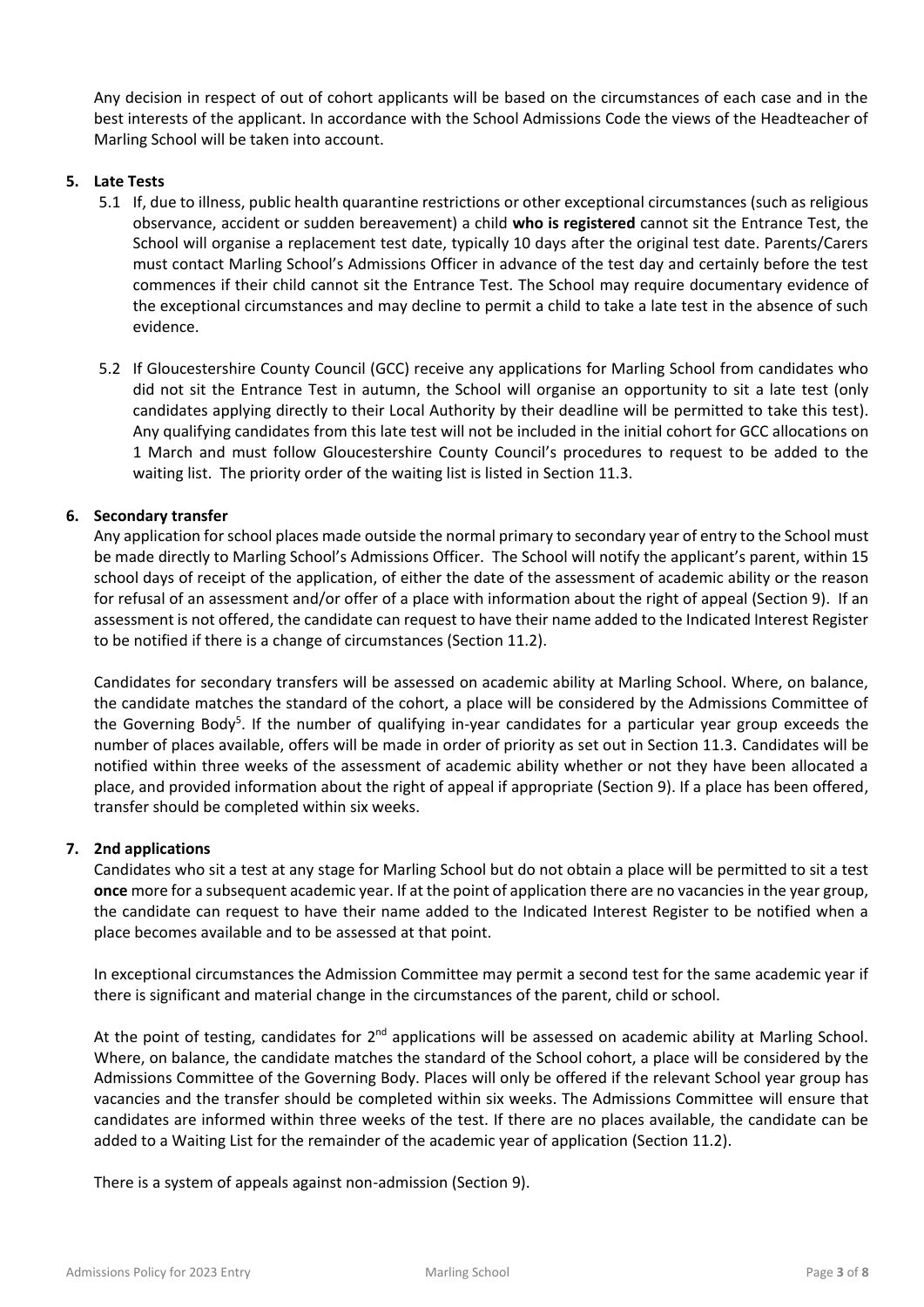### **8. Fair access protocols**

Marling School has signed up to the secondary transfer (In-Year) fair access protocols held by Gloucestershire County Council. Should a child within these protocols require a place at the School, they will take precedence over any child on the Indicated Interest Register provided they have met the required standard for entry.

Marling School is committed to equal opportunity. If any special arrangements are required for the test, please contact the School in advance.

### **9. Appeals**

There is a system of appeals against non-admission and details of how to appeal are available from Marling School. It is the school's policy to accept only one appeal application for each candidate for an academic year unless because of a significant and material change in circumstances the School accepted a second application but still refused admission.

### **10. Complaints**

If a Parent/Carer considers the appeal was not carried out in compliance with the School Admissions Code and School Appeals Code, an objection can be made to the Education and Skills Funding Agency. Details can be found on the Gov.uk website under School Admission Appeals.

All admissions authorities must determine their admission arrangements by  $28<sup>th</sup>$  February every year. If Parents/Carers think that the admission arrangements do not comply with the School Admissions Code or other legislation relating to school admissions, they may contact the Office of the Schools Adjudicator by 15<sup>th</sup> May in that same year.

### **11. Waiting List and Indicated Interest Register**

### **11.1 Primary to secondary transfer**

If the School is still oversubscribed after the Local Authority reallocation process, a waiting list will be held until December 31<sup>st</sup> of Year 7. The order of this waiting list will be prioritised as in Section 11.3. After December the candidates become secondary transfer candidates and entry would be by  $2<sup>nd</sup>$  application (Sections 7 and 11.2).

### **11.2 Secondary transfer**

If a candidate is assessed to be of the required standard but there are no places available in the relevant year group, they will be placed on the Waiting List for the remainder of the academic year. If a place becomes available, places will be offered in order of priority, as listed in Section 11.3. For second applications, please see Section 7.

If at the point of application, an assessment is not offered, the candidate will be provided with information about the right of appeal and can request to have their name added to the Indicated Interest Register to be notified if there is a change of circumstances.

### **11.3 Waiting List Criteria**

The Waiting List will be prioritised as follows:

- a. Any 'looked after child'**<sup>2</sup>** or child who was previously looked after but immediately after being looked after became subject to an adoption, child arrangements, or special guardianship order including those who appear to the admission authority to have been in state care outside of England and ceased to be in state care as a result of being adopted **who have met the qualifying standard.**
- b. Any candidates attracting Pupil Premium funding**<sup>3</sup>** (those who have been registered for free school meals at any point in the six years prior to the test day) **who have met the qualifying standard**.
- c. Other **candidates** who have met the qualifying standard in test rank order.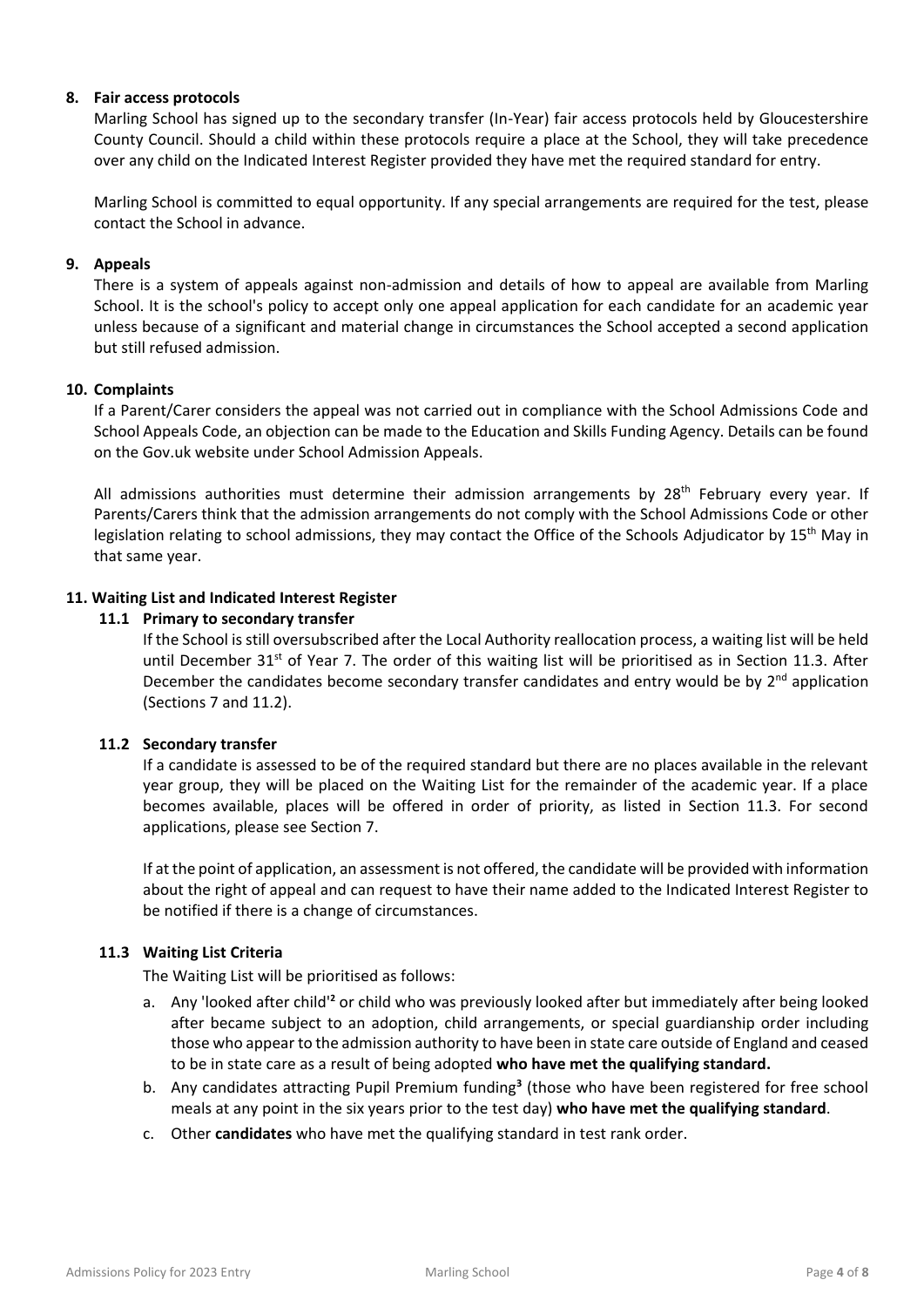If there are a number of candidates with an equal position on the waiting list, the following criteria (in order) will be used to determine the rank order:

- I. Candidates who attended a primary school within the Cotswold Beacon Academy Trust (of which Marling School is a member) at the time of registering for the Entrance Test until at least the December break of Year 6 (*details of member schools can be found on the Cotswold Beacon Academy Trust website:<http://www.cbat.academy/cbat-schools/ourschools>* ).
- II. Candidates with the strongest geographical claim, measured in a straight line from the Ordnance Survey address point of the candidate's main residence<sup>4</sup> (including flats) to the Ordnance Survey address point of the School, using the Local Authority's measuring system, with those living closer to the school receiving the higher priority.

In the event of a tie between two or more candidates when applying the above criteria a process of random allocation will be followed by the Governing Body, which will be supervised by someone independent of the School.

#### **Footnotes**

**<sup>1</sup>In order to safeguard the credibility of the test**, where a candidate (whether or not registered in two or more authorities including Gloucestershire) undertakes the same test on more than one occasion, then the first sitting shall be taken as the test score and any place offered in accordance with the admission arrangements shall be on the basis of that score. For the avoidance of doubt where a place is offered on the basis of a fraudulent or intentionally misleading application the school may withdraw that offer.

<sup>2</sup> A looked after child is a child who is (a) in the care of a local authority, or (b) being provided with accommodation by a local authority in the exercise of their social services functions (see the definition in Section 22(1) of the Children Act 1989). An adoption order is an order under the Adoption Act 1976 (see Section 12 adoption orders) and children who were adopted under the Adoption and Children Act 2002 (see Section 46 adoption orders). A 'child arrangements order' is an order settling the arrangements to be made as to the person with whom the child is to live under Section 8 of the Children Act 1989 as amended by Section 14 of the Children and Families Act 2014. Section 14A of the Children Act 1989 defines a 'special guardianship order' as an order appointing one or more individuals to be a child's special guardian (or special guardians). Supporting documentation for a looked after child must be submitted to the school prior to sitting the test.

**3 Independent and verifiable evidence of Pupil Premium entitlement** in the requisite period will need to be provided prior to test day. The school will make such enquiries as are necessary of the current primary school or GCC (or the relevant Local Authority) as to the entitlement of any candidates who have qualified when notifying GCC of the test results. This criterion is applicable to Pupil Premium entitlement only and not Service Premium entitlement.

**<sup>4</sup> Main Residence** is defined as the candidate's permanent home address and this must be completed on the form. Where a candidate lives with both parents on an equal basis, both parents must agree which of their addresses to use and enter this on the application form as the main residence and confirm this before the closing date for test applications.

**5 Eligibility for a place at Marling School will be withdrawn** if it is offered in error or if it is established that the offer was obtained through a fraudulent or intentionally misleading application.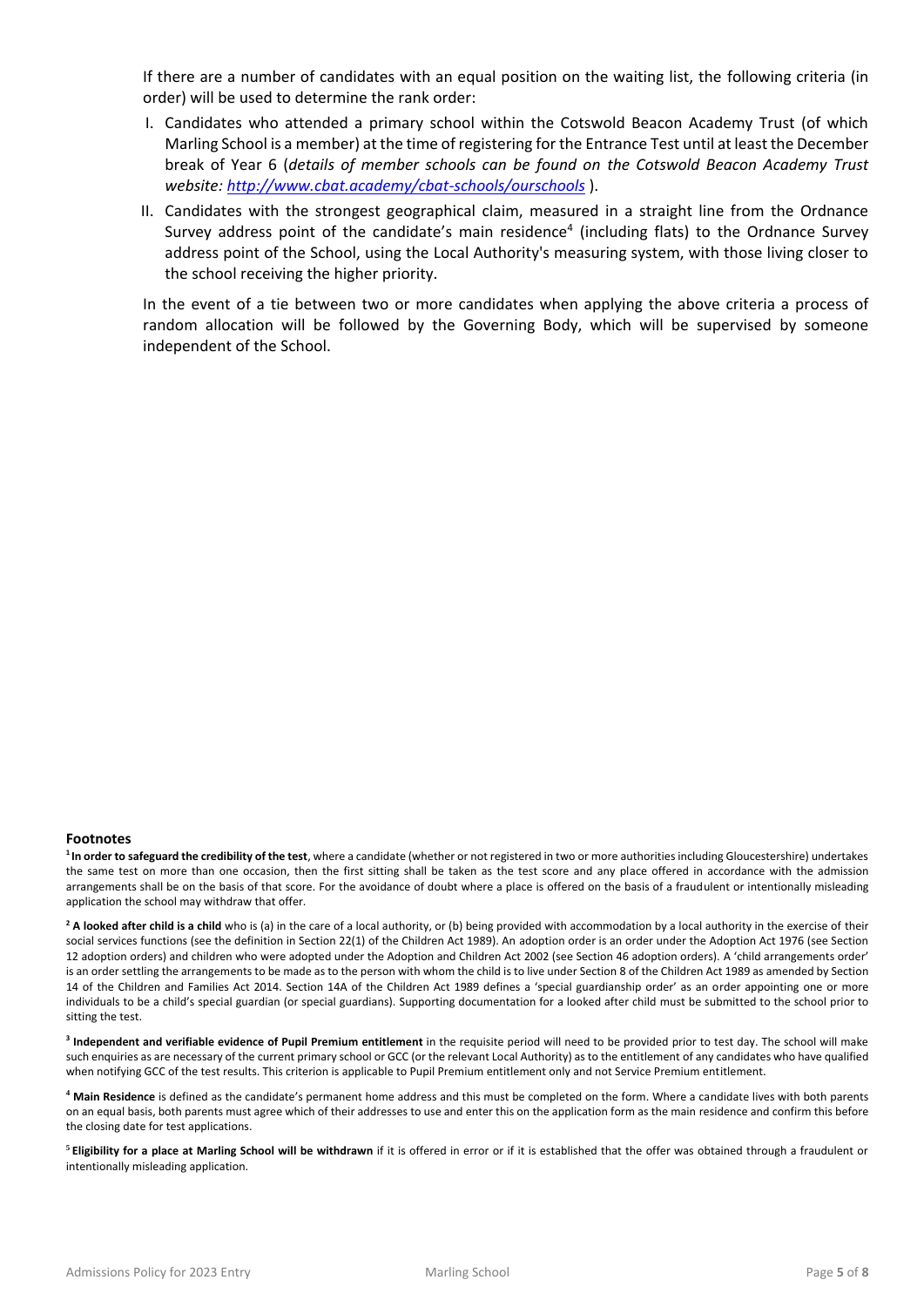

# **Admissions Policy for September 2023**

## **Sixth Form**

## **1. Year 12 admissions**

The Sixth Form at Marling School is co-educational and open to students from Marling School and other schools; we admit boys and girls. Applications for Year 12 should be completed by the published deadline on the application form. Please refer to the Marling Sixth Form's website [www.marlingsixthform.org](http://www.marlingsixthform.org/) for full details of the admissions process and the application form. Students receive a conditional offer in April of the calendar year of admission on the basis of the predicted GCSE grades. Conditional places will be confirmed following the GCSE results day in August each year at which time applicants complete the registration process with Sixth Form staff.

### **2. Capacity**

The maximum Year 12 cohort of Marling School is 200. The Admissions Committee of the Governing Body may admit above this figure in exceptional circumstances and where it believes no prejudice will ensue. All Year 11 Marling School students who meet the published academic entry requirements can expect to be allocated a place in the Sixth Form, as well as a **minimum** planned admission number of 50 external candidates.

### **3. Academic entry requirements**

All applicants will need to meet all of the following requirements for entry into Marling School Sixth Form**<sup>6</sup>** :

- Applicants should achieve a minimum of 38 'points' across their best 6 GCSE grades in separate subjects. The two grades awarded for Combined Science count as separate subjects. Short course GCSEs do not count towards the full course GCSE requirements. (In reformed GCSEs the numerical grade will be used as the point score. Where a GCSE or equivalent still has a letter grade the following score will be used in line with DfE equivalence: A\*=8.5, A=7, B=5.5, C=4, D=3, E=2, F=1.5, G=1)
- Applicants should have a minimum of Grade 5 in both English Language and Mathematics (see below).
- Applicants should meet individual subject requirements in their chosen subjects if previously taken at GCSE level, or a relevant subject as specified in the Sixth Form prospectus.

Applicants will normally choose no more than 2 new subjects to study in Year 12. Applicants with insufficient formal GCSE qualifications but with demonstrable equivalent qualifications, including International Baccalaureate and IGCSEs will be considered by the Marling School Sixth Form Leadership Panel, who will be guided by points' equivalence and evidence of prior learning.

Where external applicants have an education, health and care plan (EHCP), they are required to meet the minimum academic entry requirements in order to be admitted and for Marling School to be named on the plan. In that event, they will have priority over all other external applicants and the admission number will be reduced accordingly. For internal applicants with an education, health and care plan (EHCP), in order to continue their studies at Marling School they will be required to meet the minimum academic entry requirements.

Applicants who have missed the entry criteria may request consideration for a place by the Marling School Sixth Form Leadership Panel who may accept or reject applications. This may include, but is not limited to, those applicants who narrowly missed the Sixth Form entry criteria by virtue of their English and Mathematics grade.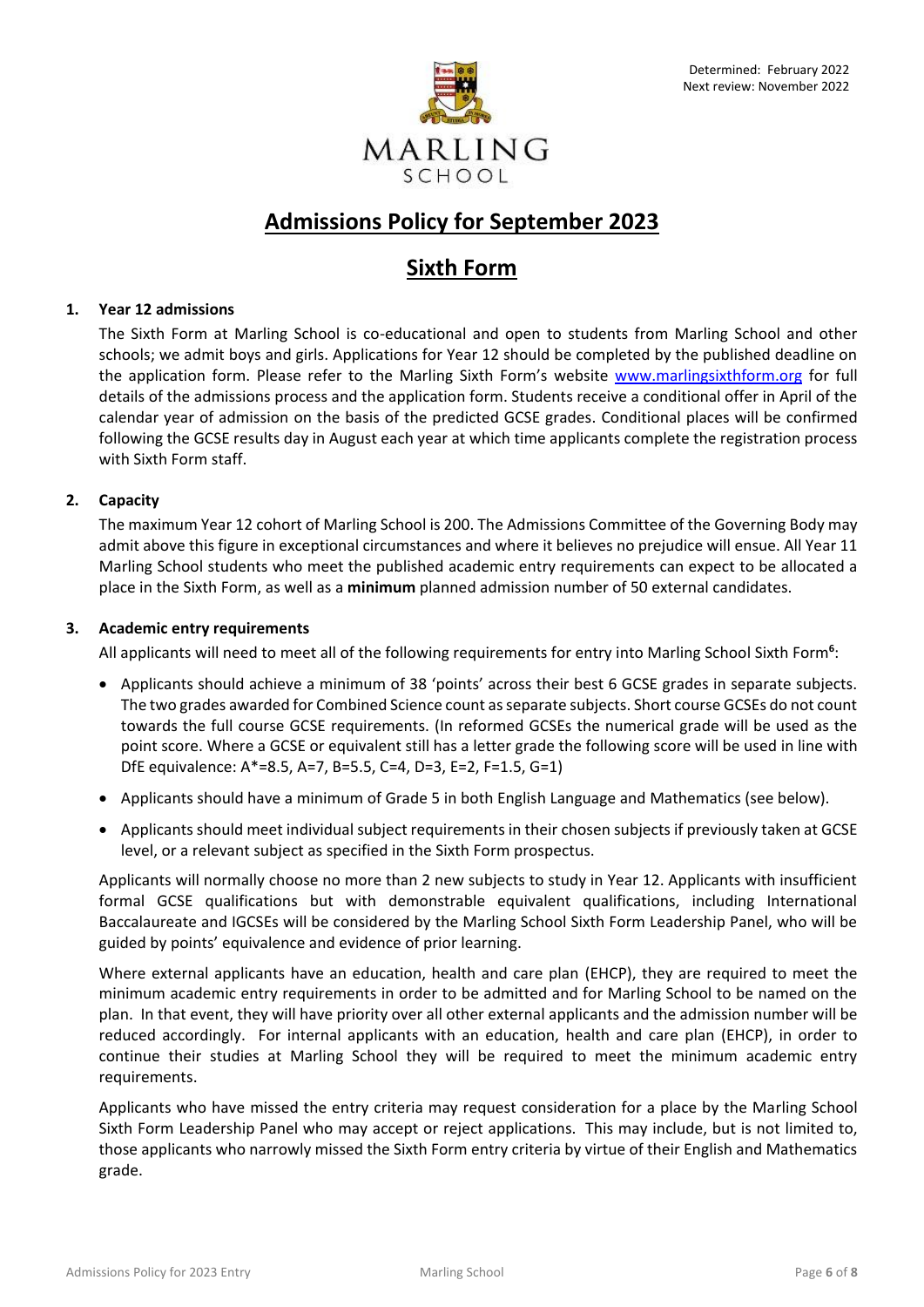Applicants who have missed the entry criteria and have been in receipt of Pupil Premium funding**<sup>7</sup>** during their secondary school education may request consideration for a place by the Pupil Premium Review Group. A place may be offered to any applicants that the group consider will be able to access an A-level curriculum, with the programme of study adjusted as necessary to suit individual circumstances.

### **4. Applicants continuing from Year 11 at Marling School**

Applicants progressing into the Sixth Form from Year 11 of Marling School who achieve the academic entry requirements will be offered a place in the Sixth Form. Applicants should contact the school by 4pm on GCSE results day if they wish to accept a place and submit their GCSE results.

### **5. Applicants joining the school for the first time ("external applicants")**

We welcome applications from new candidates. Following submission of an application form, applicants will be invited to an advisory discussion. Conditional places will be offered on the basis of the predicted GCSE grades supplied by the applicant's school and applicants should contact the school by 4pm on GCSE results day if they wish to accept a place and submit their GCSE results.

### **6. Allocation of Places**

Immediately after the published deadline for applications we calculate the number of students who have applied for each subject. The number of groups for each of these subjects is then determined, to ensure reasonable class sizes. If in August/September a subject area is full but places still exist in the Sixth Form overall, prospective students will be offered suitable alternative courses if they meet the entry requirements of those subject areas (an offer of admission is to the Sixth Form: it is not a guarantee of a particular course of study).

### **7. Oversubscription criteria for external applicants**

If there are more external applicants than can be offered places, the following additional criteria in this order will be applied to candidates that have met the entry requirements:

- a. Any 'looked after child'**<sup>8</sup>** or child who was previously looked after but immediately after being looked after became subject to an adoption, child arrangements, or special guardianship order including those who appear to the admission authority to have been in state care outside of England and ceased to be in state care as a result of being adopted**.**
- b. Any candidate attracting Pupil Premium funding**<sup>7</sup>** during their secondary school education.
- c. Applicants with the highest average GCSE grade 'score' in their best six separate full course subjects (see Section 3 above)

In the event of a tie break between two or more applicants when applying the above criteria, a process of random allocation will be followed by the Governing Body, which will be supervised by someone independent of the school.

There is a system of appeals against non-admission (Section 11).

### **8. Waiting List**

In the event that the external applicant reaches the required academic standard but there are no places available in the relevant Year 12, they will be placed on a Waiting List. The order of this list will conform to the oversubscription criteria as listed above (Section 7). If the number of students falls below the maximum Year 12 cohort number those on the list will be offered places (Section 5), in accordance with the oversubscription criteria. The Waiting List for Year 12 will be held until  $31<sup>st</sup>$  December. Students from Year 11 of Marling School who left but then wish to return will be treated as new applicants (see 9 below).

### **9. Sixth Form transfer**

New applicants who wish to transfer into Year 12 or 13 should in the first instance make contact with the Head of Sixth Form.